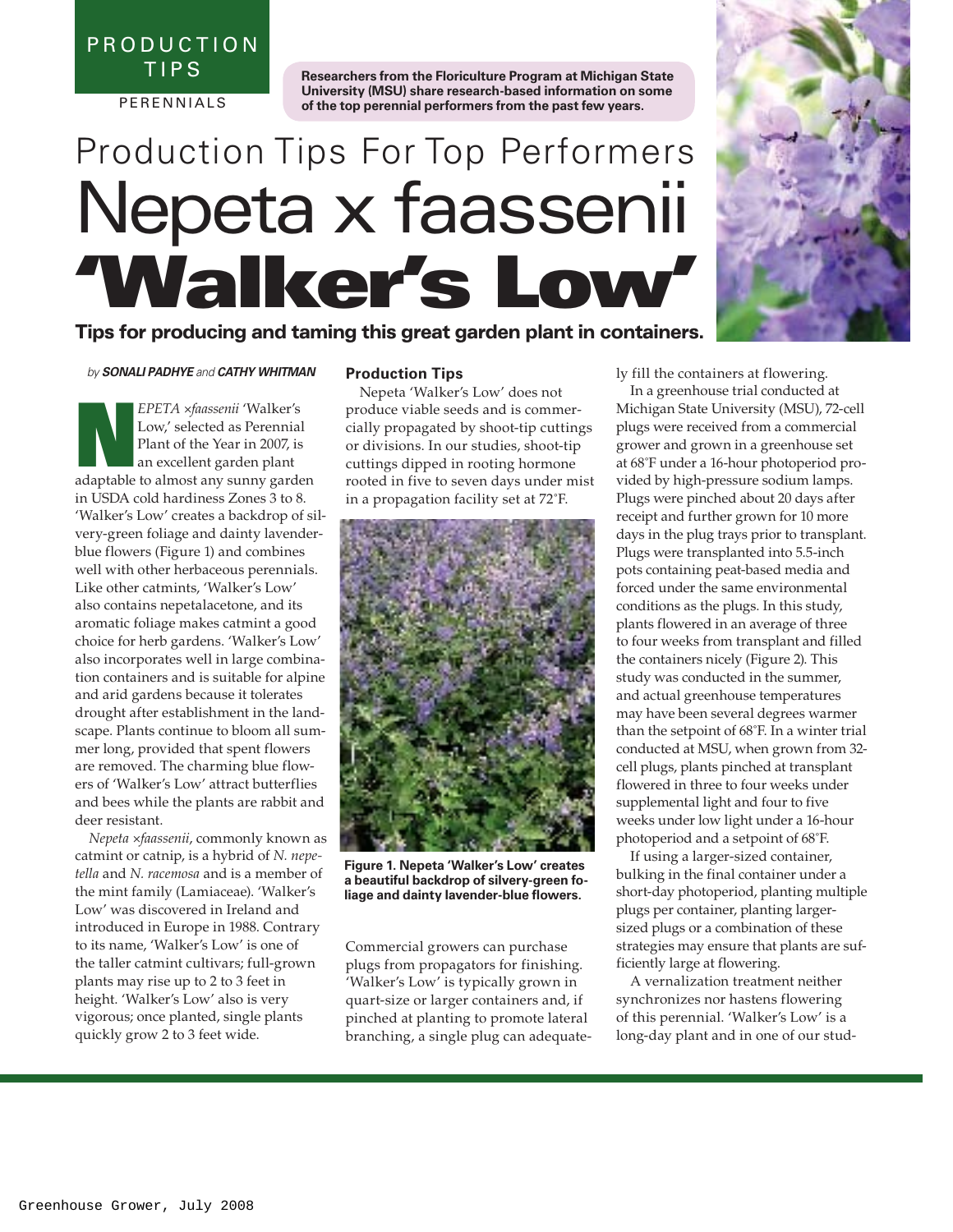## PRODUCTION TIPS **PERENNIALS**

ies, no plants flowered under a shortday photoperiod of nine hours. In the same trial, all plants flowered under a long-day photoperiod of 16 hours provided as a day-extension. Because 'Walker's Low' is a full-sun plant, supplemental light is beneficial during forcing. In our study, when a 16-hour photoperiod was provided using incandescent lamps (low light treatment),



**Figure 2. Seventy-two-cell plugs of nepeta 'Walker's Low' received from a commercial grower were grown in plug trays for 20 days in a 68°F greenhouse under a 16-hour photoperiod. Plugs were pinched (left) and further grown for 10 days to promote lateral branching (center) and then transplanted into 5.5-inch containers and grown under the same environment. Plants flowered in three to four weeks and adequately filled the containers at flowering (right). No plant growth retardants were applied to the finished plant.**

plants were leggy and of poor quality at flowering. In contrast, under a 16 hour photoperiod provided by highpressure sodium lamps (high light treatment), plants were more compact, well-branched, had sturdier stems and the overall quality was superior to that of plants grown under low light.

### **Plant Height Control Tips**

As Nepeta 'Walker's Low' is very vigorous, height control using plant growth retardants (PGRs) may be necessary during container production. PGRs can be applied as a foliar spray, drench or liner dip. We conducted a greenhouse trial to evaluate the efficacy of paclobutrazol sprays, drenches and liner dips and uniconazole sprays on the height of Nepeta 'Walker's Low.' Starting material for the PGR study was 72-cell plugs that were pinched 10 days prior to transplant (Figure 2B). Ten or 20 ppm paclobutrazol (Piccolo, Fine Americas) liner dips were applied one day before transplant by dipping plugs with slightly moist media in the PGR solution for 15 to 20 seconds. Paclobutrazol drenches of 4 ounces per 5.5-inch pot were applied at a 5 or 10 ppm rate one week after transplant when the media was moist. Two foliar sprays of 50 or 100 ppm paclobutrazol or 10 or 20 ppm uniconazole (Concise, Fine Americas) were applied one and three weeks after transplant. The foliar sprays were applied at the rate of 2 quarts/100ft2 without an addition of a surfactant. An additional set of plants was maintained to serve as a non-treated control. Data collection included flowering time and height of the longest branch at flowering.

The PGRs provided varying degrees of height suppression compared with the non-treated control plants (Figure 3). A paclobutrazol drench of 5 or 10